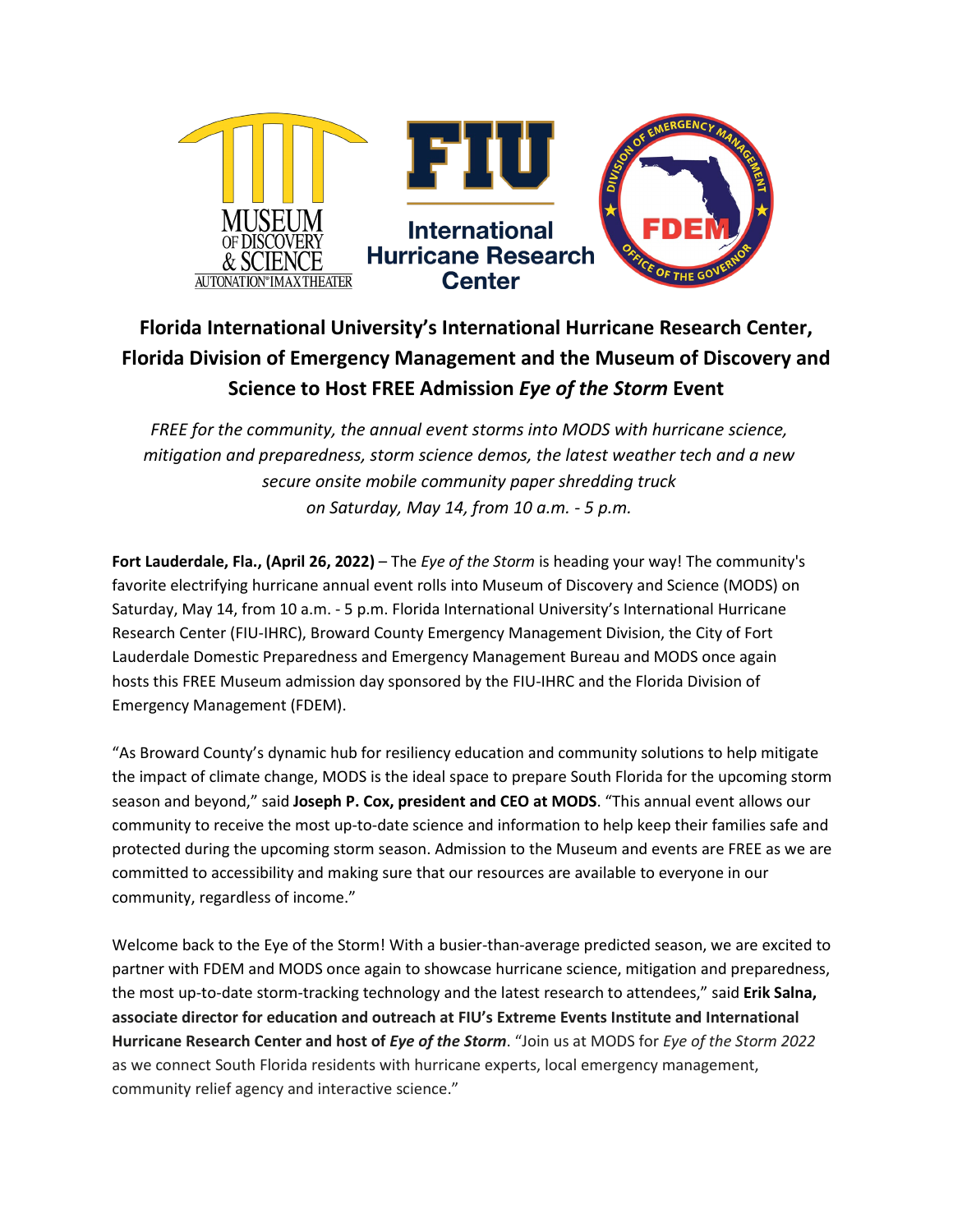#### **Admission is FREE! Future Storm Chasers will experience:**

- Exciting presentations and interactive demos by hurricane experts.
	- International Hurricane Protection Association Air Cannon Missile Demonstrations
	- FIU NSF-NHERI Wall of Wind Exhibit
	- National Oceanic and Atmospheric Administration
	- MODS Weather Science Demonstrations
- Kids Zone:
	- Weather Safety
	- Weather Art & Crafts
	- Story time
	- Mascots
- Emergency vehicle "Touch a Truck" and meet & greet with South Florida first responders and canine units.
- Test your building skills at MODS' wind tunnel construction zone, explore weather-related engineering challenges in *The Hangar* Makerspace and make-and-take your own barometer.
- Help protect your privacy, identity and confidentiality with a **FREE** secure onsite mobile community paper shredding truck, sponsored by AARP. The truck will be located in the Museum's bus loop from 10 a.m. - 4 p.m. (or when the truck is full.) The community can bring boxes of paper items only. All metal spines, paper and binder clips should be removed. Staples are acceptable.

Admission to MODS during the *Eye of the Storm* event is **FREE** thanks to the generous sponsors of FIUIHRC and FDEM. Tickets can be reserved by visitin[g mods.org/2022eyeofthestorm](http://mods.org/2022eyeofthestorm) or on-site at the Museum box office upon arrival.

Hurricane season officially begins on June 1 and runs through November 30, peaking in late August through November.

###

#### **ABOUT FLORIDA DIVISION OF EMERGENCY MANAGEMENT (FDEM):**

The Florida Division of Emergency Management plans for and responds to both natural and man-made disasters. These range from floods and hurricanes to incidents involving hazardous materials or nuclear power. The division prepares and implements a statewide Comprehensive Emergency Management Plan, and routinely conducts extensive exercises to test state and county emergency response capabilities. The division is the state's liaison with federal and local agencies on emergencies of all kinds. Division staff members provide technical assistance to local governments as they prepare emergency plans and procedures. They also conduct emergency operations training for state and local governmental agencies. For more information, please visit [floridadisaster.org.](https://www.floridadisaster.org/)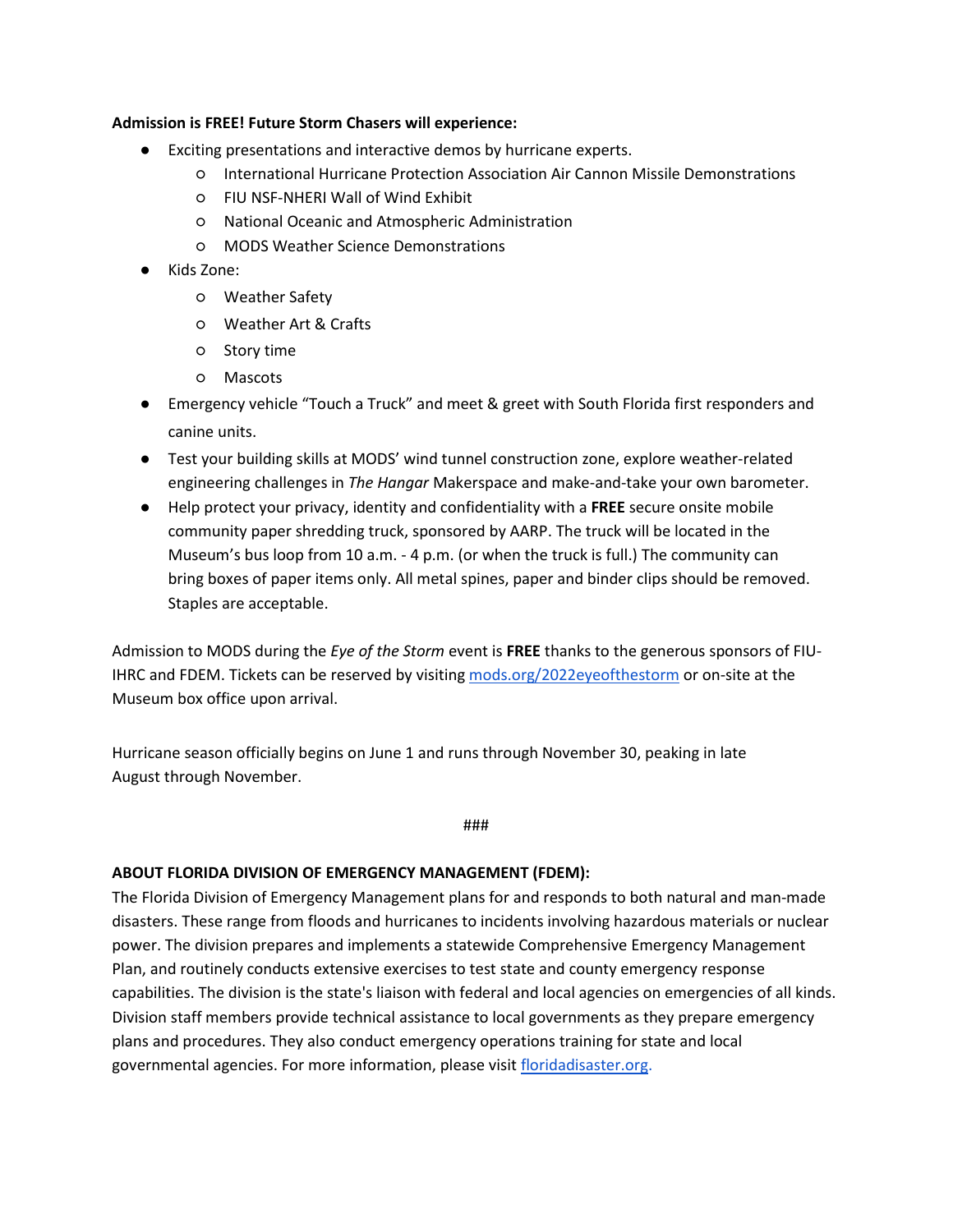# **ABOUT FLORIDA INTERNATIONAL UNIVERSITY (FIU) INTERNATIONAL HURRICANE RESEARCH CENTER (IHRC):**

The IHRC is a multi-disciplinary research and education organization within the FIU Extreme Events Institute at Florida International University in Miami. As a NOAA Weather-Ready Nation Ambassador, the IHRC is focused on a single mission: to reduce hurricane damage and loss of life through more effective mitigation. The IHRC conducts both basic and applied research. The IHRC's current studies involve such areas as: household mitigation and evacuation; storm hazard and vulnerability mapping, economic loss modeling and wind engineering and the NSF-NHERI Wall of Wind. The IHRC also collaborates actively with the NOAA National Hurricane Center (NHC), co- located with the NWS-Miami Office on the FIU main campus. For more information, please visi[t](http://www.ihrc.fiu.edu/) [ihrc.fiu.edu.](http://www.ihrc.fiu.edu/)

## **ABOUT BROWARD COUNTY EMERGENCY MANAGEMENT DIVISION:**

The Broward County Emergency Management Division develops and implements comprehensive emergency planning response, mitigation and recovery activities in order to save lives and protect property in emergencies. Technical assistance is available to develop and maintain emergency plans for all types of hazards. Free training and presentations are available to the public on request. For more informa[t](http://www.broward.org/Emergency)ion, visit [Broward.org/Emergency,](http://www.broward.org/Emergency) follow on Twitter @ReadyBroward and [Facebook.com/BrowardEMD](http://www.facebook.com/BrowardEMD) or call 954.831.3900.

# **ABOUT CITY OF FORT LAUDERDALE DOMESTIC PREPAREDNESS AND EMERGENCY MANAGEMENT BUREAU:**

The City of Fort Lauderdale Domestic Preparedness and Emergency Management Bureau is responsible for developing, organizing and facilitating classroom training and disaster preparedness exercises for the City of Fort Lauderdale. The City of Fort Lauderdale Domestic Preparedness and Emergency Management Bureau encourages and promotes our neighbors to be well trained and prepared. For more information on how to assist in making your community safer, stronger and better prepared please contact FTL.EM@fortlauderdale.gov, follow on [Facbeook.com/City of Fort Lauderdale CERT](https://www.facebook.com/FortLauderdaleCERT/?__tn__=%2Cd%2CP-R&eid=ARAULYWG5SvdYIGl8RQuacOruOuaho4PsHHOI9h2Q3ZfqUJPDJprro2bkz5X1VtXK0fM3at71kQ4NySR) or call 954.828.6700.

## **ABOUT THE MUSEUM OF DISCOVERY AND SCIENCE (MODS):**

Founded in 1976 as the Discovery Center, today the Museum of Discovery and Science (MODS) is at the forefront of science education, innovation and exploration. MODS connects people to inspiring science. The Museum encompasses more than 150,000 square feet of interactive exhibits. This includes all of our permanent and traveling exhibits, as well as our outdoor Science Park. Families can enjoy super science shows and demonstrations, wild Creature Feature animal encounters, private experiences, mindblowing Makerspace labs, cool camps, unforgettable birthday parties, engaging field trips and STEM curricula, professional development workshops for educators, distinguished speakers, and more. In addition to daily hours, MODS' STEMobile delivers STEM education on location across South Florida! A STEMobile experience ranges from one-hour to full-day with programming for pre-kindergarten through adult and is available for schools, community centers, corporate team building and special events! All